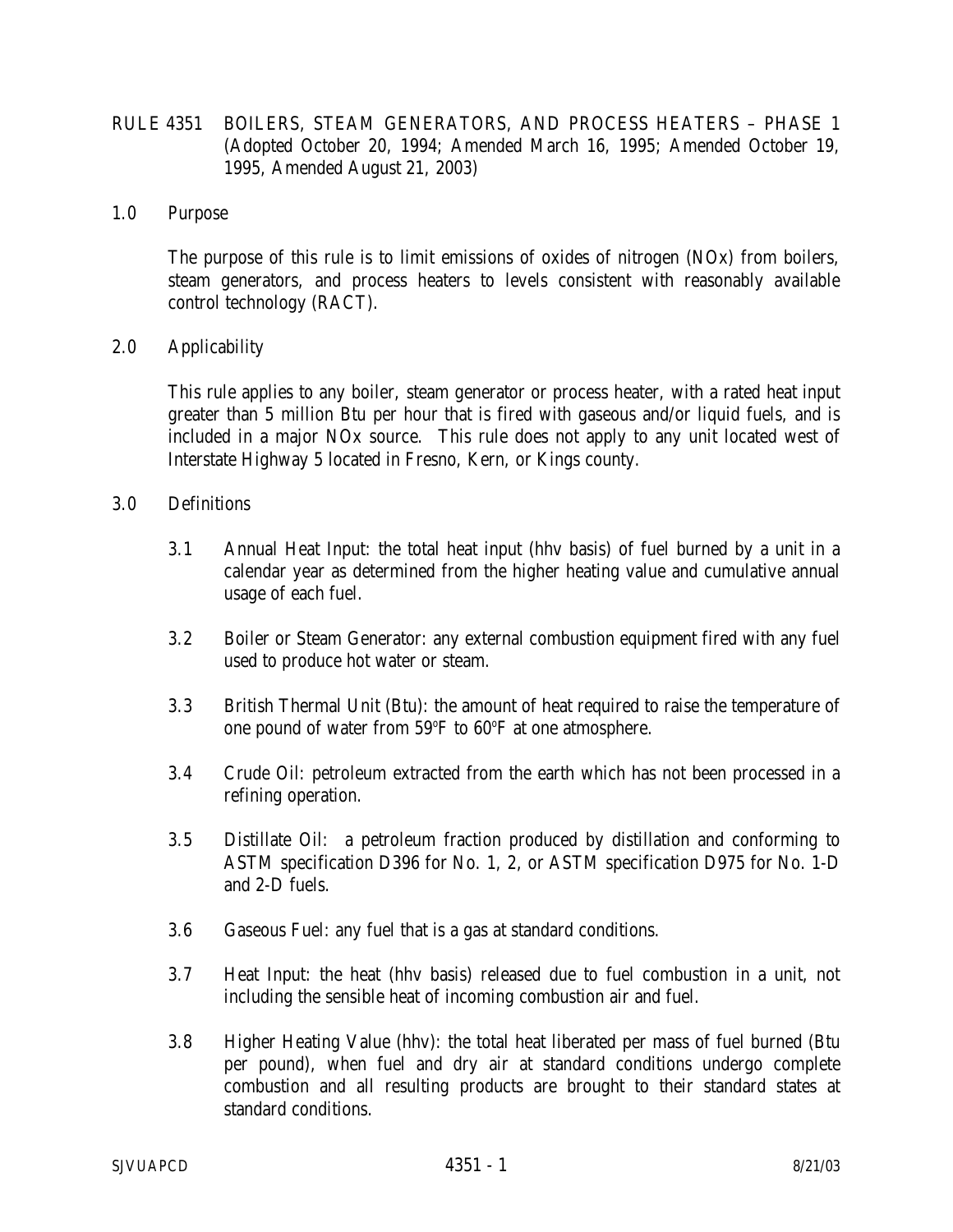- 3.9 Induced Draft Unit: a unit similar to natural draft unit having a stack, which by itself is not of sufficient size to create the necessary draft for proper combustion, and therefore utilizes a mechanically driven blower in the stack to supplement the draft requirements of the unit.
- 3.10 Liquid Fuel: any fuel, including distillate and crude oil, which is liquid at standard conditions.
- 3.11 Major NOx Source: any major source as defined in Rule 2201 (New and Modified Stationary Source Review Rule), with a potential to emit 50 tons or more per year of NOx.
- 3.12 Natural Draft Unit: a unit that uses no mechanical means to cause air to flow through a combustion chamber, flue, chimney, or space.
- 3.13 NOx Emissions: the sum of oxides of nitrogen expressed as  $NO<sub>2</sub>$  in the flue gas.
- 3.14 Process Heater: any combustion equipment fired with liquid and/or gaseous fuel which transfers heat from combustion gases to water or process streams. This definition excludes: kilns or ovens used for drying, baking, cooking, calcining, or vitrifying; and unfired waste heat recovery heaters used to recover sensible heat from the exhaust of combustion equipment.
- 3.15 Public Utilities Commission (PUC) Quality Natural Gas: any gaseous fuel, gascontaining fuel where the sulfur content is no more than one-fourth (0.25) grain of hydrogen sulfide per one hundred (100) standard cubic feet and no more than five (5) grains of total sulfur per one hundred (100) standard cubic feet. PUC quality natural gas also means high methane gas (at least 80% methane by volume) as specified in PUC General order 58-A.
- 3.16 PUC Quality Natural Gas Curtailment: means a shortage in the supply of Public Utility Commission (PUC) quality natural gas, due solely to limitations or restrictions in distribution pipelines by the utility supplying the gas, and not due to the cost of natural gas.
- 3.17 Qualified Technician: a stationary source employee or any personnel contracted by a stationary source operator who has a documented training and a demonstrated experience performing tune-ups on a unit to the satisfaction of the APCO. The documentation of tune-up training and experience shall be made available to the APCO upon request.
- 3.18 Reasonably Available Control Technology (RACT): the lowest emission limitation that a particular source is capable of meeting by the application of control technology that is reasonably available considering technological and economic feasibility (44 FR 53762; September 17, 1979).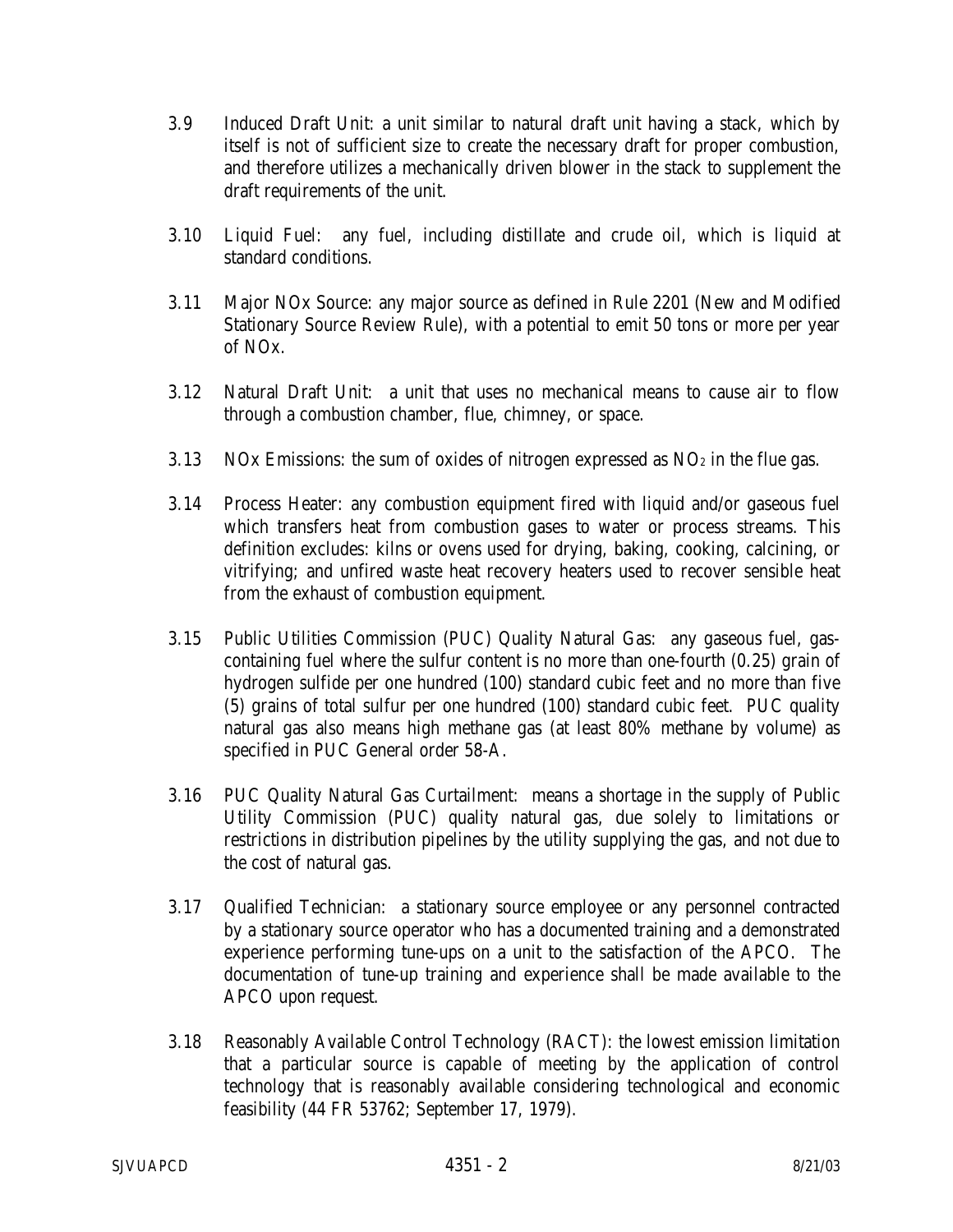- 3.19 Rated Heat Input (million Btu per hour): the heat input capacity specified on the nameplate of the unit. If the unit has been physically modified such that the maximum heat input differs from what is specified on the nameplate, the modified maximum heat input shall be considered as the rated heat input and made enforceable by Permit to Operate.
- 3.20 Residual Oil: The heavier oils that remain after the distillate oils and lighter hydrocarbons are distilled off in refinery operations, including No. 4-D, No. 5 and No. 6 fuel oils, Navy Special fuel oil, and Bunker C fuel oil.
- 3.21 Small Producer: a person who is engaged exclusively in the production of oil, and who produces an average of less than 6000 barrels of crude oil per day from all operations in any one county within the District, and who does not engage in refining, transporting or marketing of refined petroleum products.
- 3.22 Solid Fuel: any fuel which is a solid at standard conditions.
- 3.23 Standard Conditions: defined in Rule 1020 (Definitions).
- 3.24 Unit: a single burner, or group of burners with a common stack, associated with any boiler, steam generator, or process heater as defined in this rule.
- 4.0 Exemptions
	- 4.1 This rule shall not apply to:
		- 4.1.1 Unfired waste heat recovery boilers that are used to recover heat from the exhaust of combustion turbines or internal combustion engines.
		- 4.1.2 Units fired with solid fuel.
	- 4.2 The requirements of Section 5.0 shall not apply during PUC quality natural gas curtailment to units burning liquid fuel that are normally fired with PUC quality natural gas fuel. This exemption is limited to 336 cumulative hours of operation per calendar year excluding equipment testing not to exceed 48 hours per calendar year.
	- 4.3 The provisions of Section 5.0 shall not apply to the use of a permitted emergency standby unit during equipment breakdowns and during routine maintenance of the primary unit. Operation of the permitted emergency standby unit during the primary equipment breakdowns and routine maintenance, shall not exceed either the total heat input of 9 billion Btus per year or a maximum of 720 hours of operation per year.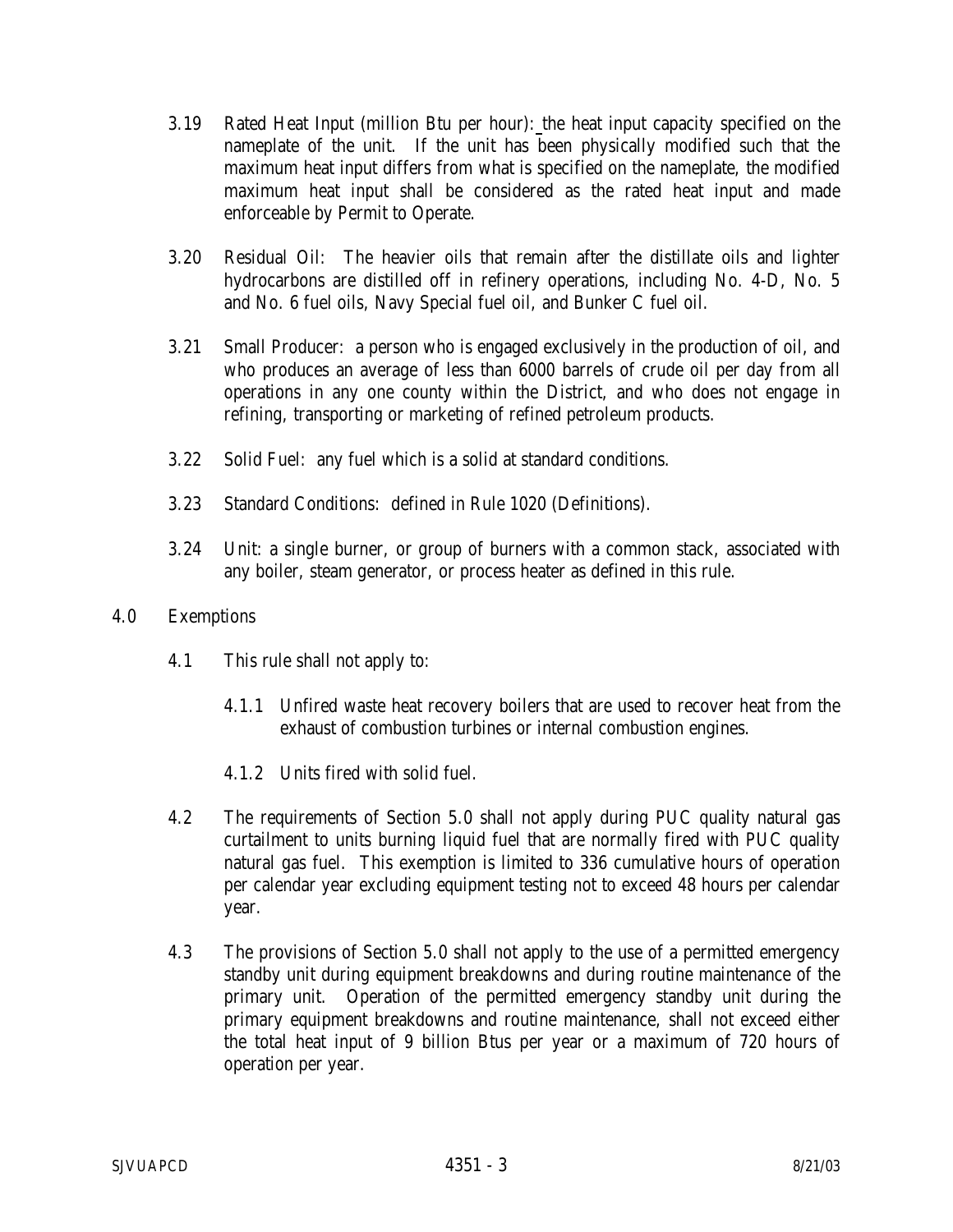# 5.0 Requirements

 NOx and carbon monoxide (CO) emission limits in ppmv are referenced at dry gas conditions, adjusted to 3.00 percent by volume stack gas oxygen in accordance with Section 8.0, and averaged over 60 minutes. A violation of the emission limits as measured by the test methods listed in Section 6.2 will constitute a violation of this rule.

 5.1 NOx emissions for any unit with heat input equal to or greater than 9 billion Btu per year, shall not exceed the following levels:

|                                                                | <b>Gaseous Fuel</b>             | <b>Distillate Oil</b>           | <b>Residual Oil</b>          | Crude Oil                    |
|----------------------------------------------------------------|---------------------------------|---------------------------------|------------------------------|------------------------------|
| <b>Units Except Natural</b><br>& Induced Draft<br><b>Units</b> | 95 ppmy or<br>0.10<br>lb/MMBtu  | 115 ppmy or<br>0.15<br>lb/MMBtu | 165 ppmy or<br>0.22 lb/MMBtu | 165 ppmy or<br>0.22 lb/MMBtu |
| Natural & Induced<br><b>Draft Units</b>                        | 147 ppmy or<br>0.18<br>lb/MMBtu | 155 ppmy or<br>0.20<br>lb/MMBtu | 194 ppmy or<br>0.25 lb/MMBtu | 194 ppmy or<br>0.25 lb/MMBtu |

- 5.2 In lieu of complying with the NOx limits in sections 5.1, the owner/operator of any unit shall comply with the following:
	- 5.2.1 Between May 31, 1995 and May 31, 1997:
		- 5.2.1.1 tune each unit at least once per year in accordance with Rule 4304, (Equipment Tuning Procedure for Boilers, Steam Generators, and Process Heaters); or
		- 5.2.1.2 operate each unit in a manner that maintains stack gas oxygen at less than or equal to 3.00 percent by volume on a dry basis, and averaged over 60 minutes; or
		- 5.2.1.3 operate each unit with a stack gas oxygen trim system set at 3.00 percent or less by volume oxygen, and averaged over 60 minutes.
	- 5.2.2 On or after May 31, 1997, except for units included in section 5.2.3 or 5.2.4 NOx emissions shall not exceed the following:

| 5.2.2.1 | 30 ppmv or 0.036 lb/MMBtu when fired on gaseous fuels, |
|---------|--------------------------------------------------------|
|---------|--------------------------------------------------------|

5.2.2.2 40 ppmv or 0.052 lb/MMBtu when fired on liquid fuels.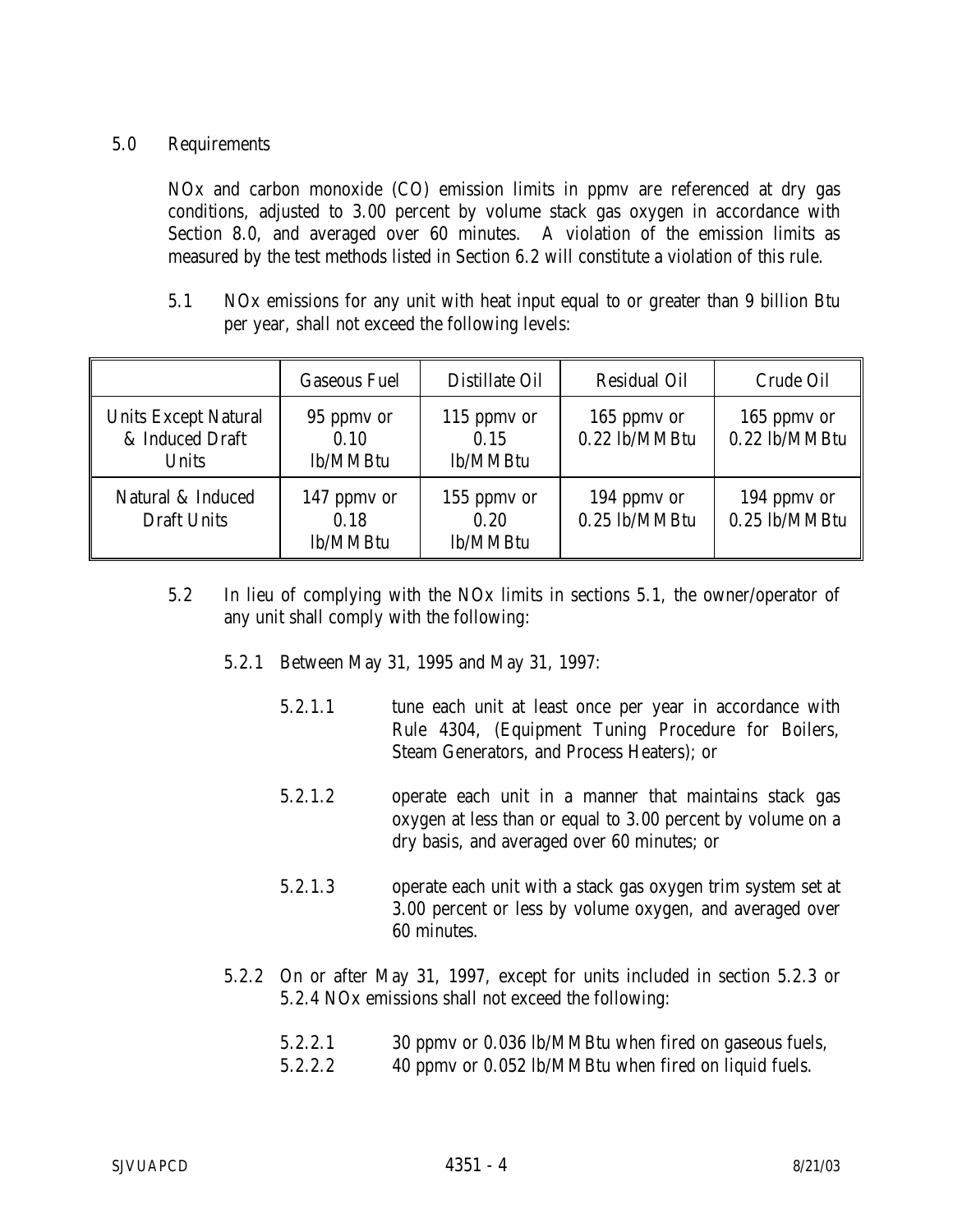- 5.2.3 By May 31, 1999, NOx emissions from natural and induced draft units with rated heat input equal to or less than 40 million Btu per hour, shall not exceed the following limits:
	- 5.2.3.1 74 ppmv or 0.085 lb/MMBtu when fired on gaseous fuels,
	- 5.2.3.2 78 ppmv or 0.102 lb/MMBtu when fired on distillate oil,
	- 5.2.3.3 97 ppmv or 0.127 lb/MMBtu when fired on residual or crude oil.
- 5.2.4 The compliance date in Section 5.2.2, shall be extended to May 31, 1999, for any unit meeting one or more of the following conditions:
	- 5.2.4.1 by May 31, 1997, the unit is controlled to limit NOx emissions equal to 0.061 pound per million Btu of heat input or 52 ppmv when fired with gaseous fuels and 0.077 pound per million Btu of heat input or 59 ppmv when fired with liquid fuels, or
	- 5.2.4.2 by October 20, 1994, the unit has a rated heat input of less than or equal to 40 million Btu per hour, or
	- 5.2.4.3 the unit will be shutdown or replaced to comply with this rule and identified in the emission control plan, or
	- 5.2.4.4 the method of achieving compliance with this rule includes change of fuel type or quality and identified in the emission control plan, or
	- 5.2.4.5 the unit is fired exclusively on liquid fuel and is owned and operated by a small producer; or
	- 5.2.4.6 the unit is a part of petroleum refining operation engaged in the production of state required reformulated fuels.

 Failure to comply with the provisions of this section by May 31, 1999, shall constitute a violation of this rule.

- 5.2.5 Between May 31, 1995 and May 31, 1999, any unit subject to the requirements of Sections 5.2.3 or 5.2.4, shall comply with the provisions of Sections 5.2.1.1, 5.2.1.2, or 5.2.1.3.
- 5.3 Any unit with a heat input of less than 9 billion Btu per calendar year, shall comply with the following: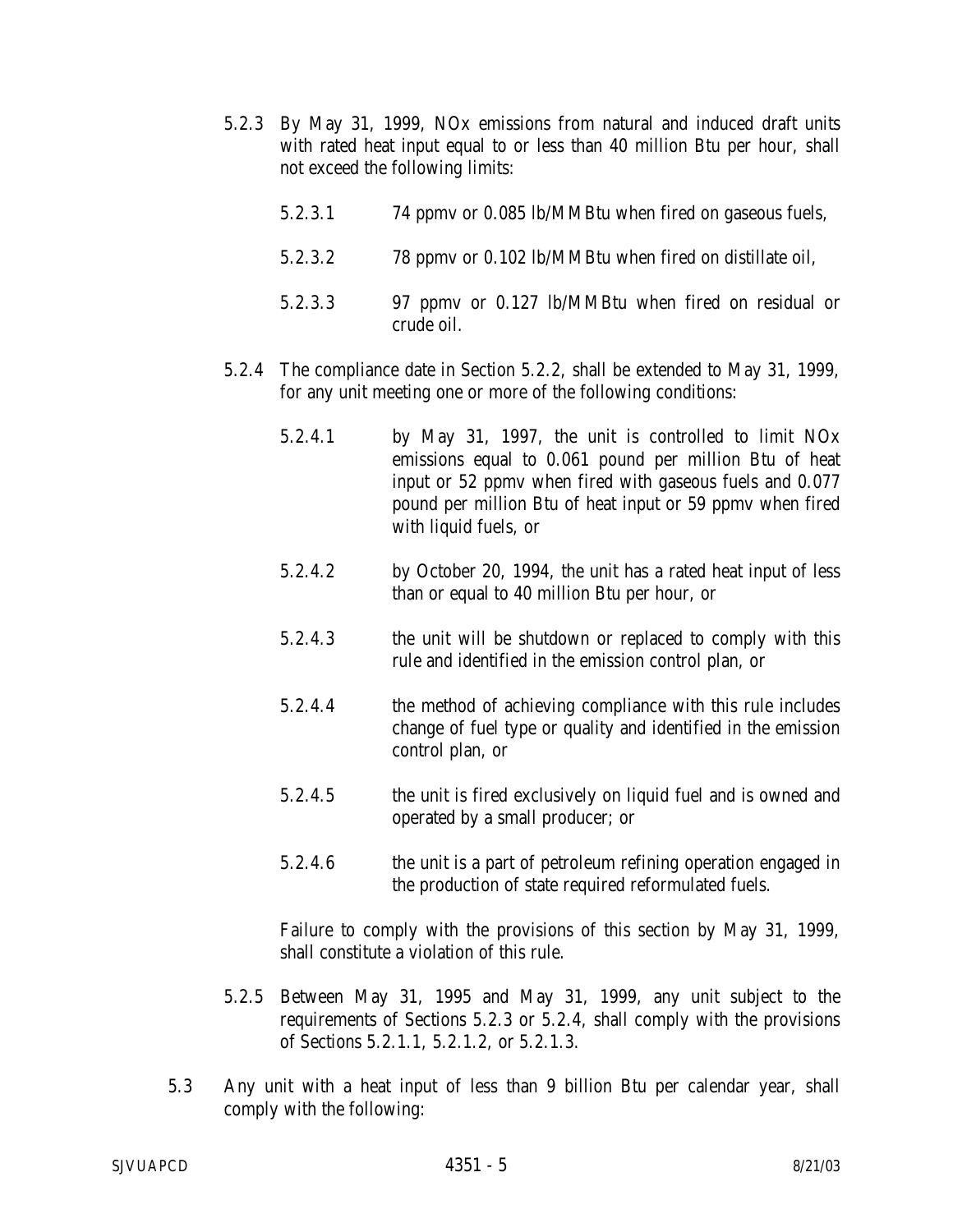- 5.3.1 tune each unit at least once per year by a qualified technician in accordance with Rule 4304; or
- 5.3.2 operate each unit in a manner that maintains stack gas oxygen at less than or equal to 3.00 percent by volume on a dry basis; or
- 5.3.3 operate each unit with a stack gas oxygen trim system set at 3.00 percent or less by volume oxygen.
- 5.4 NOx emissions from each unit fired simultaneously on gaseous and liquid fuels shall not exceed the applicable liquid fuel limit specified in sections 5.1, or 5.2. provided the gaseous fuel consumption does not exceed 55 percent of the total fuel consumption.
- 5.5 Except for units operated in compliance with section 5.2.1, 5.2.5, or 5.3, carbon monoxide (CO) emissions shall not exceed 400 ppmv.
- 5.6 Monitoring Provisions
	- 5.6.1 The owner of any unit that simultaneously fires combinations of different fuels shall install and maintain totalizing mass or volumetric flow rate meters in each fuel line.
	- 5.6.2 The owner of any unit equipped with NOx reduction control technology subject to the requirements of this rule, shall install and maintain appropriate provisions to monitor the operational characteristics of the NOx control system.
- 5.7 Compliance Determination
	- 5.7.1 The owner of any unit shall have the option of complying with either the heat input basis (lb/MMBtu) emission limits or the concentration (ppmv) emission limits specified in Section 5.0. Compliance determination shall be done using the applicable test methods in Section 6.2. The basis selected to demonstrate compliance shall be specified in the emission control plan required by section 6.4.
	- 5.7.2 All emission measurements shall be made with the unit operating either at conditions representative of normal operations or conditions specified in the Permit to Operate. Compliance determination shall be conducted with the unit operating at conditions representative of normal operations.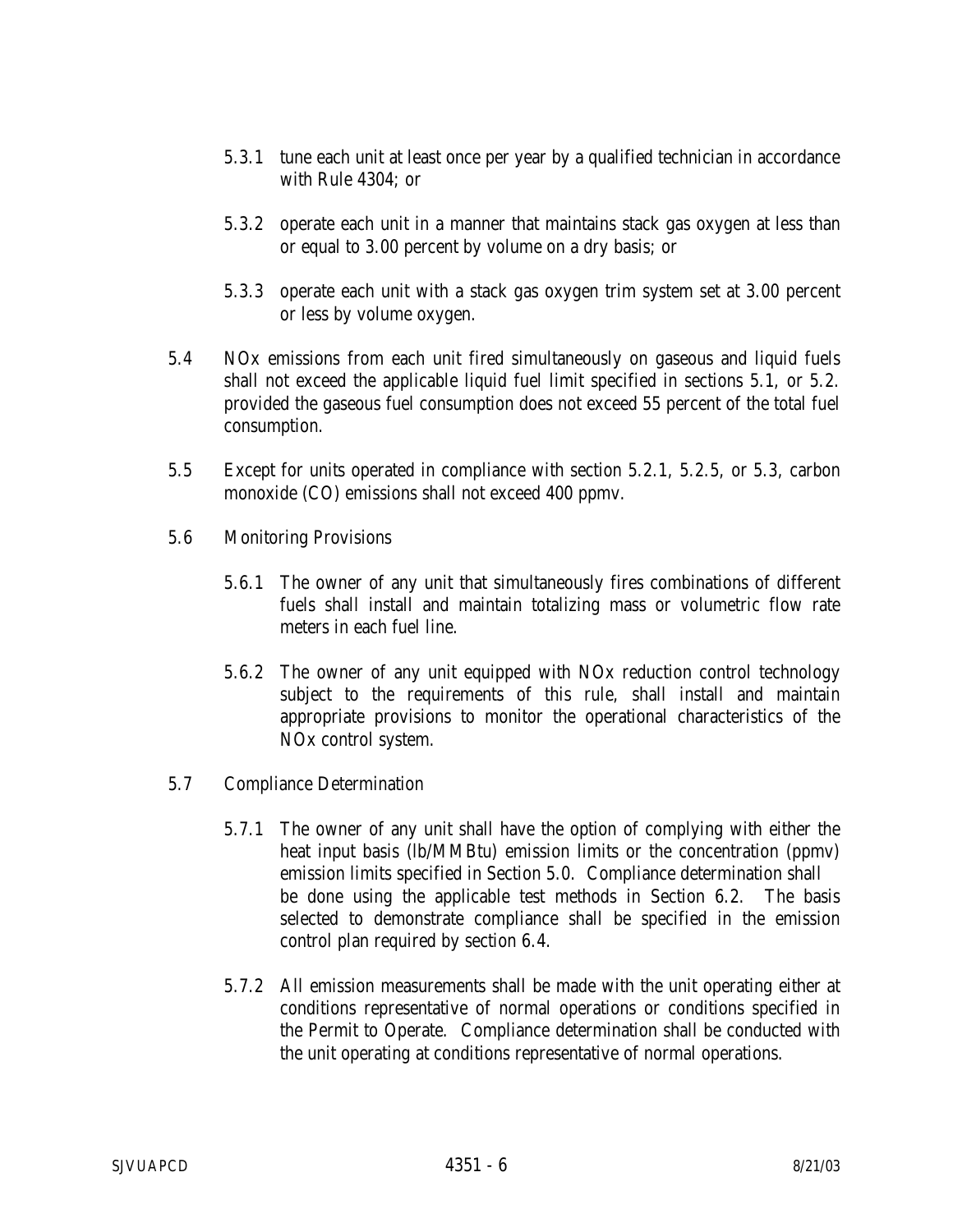## 6.0 Administrative Requirements

#### 6.1 Recordkeeping

The records required by Sections 6.1.1 through 6.1.3 shall be maintained for a period of five calendar years and shall be made available to the APCO upon request. Failure to maintain records or information contained in the records that demonstrates noncompliance with the applicable requirements of this rule shall constitute a violation of this rule.

- 6.1.1 The owner of each unit shall monitor and record for each unit the hhv and cumulative annual use of each fuel.
- 6.1.2 The owner of any unit operated under the exemption of Section 4.2 shall monitor and record for each unit the cumulative annual hours of operation on each nongaseous fuel during curtailment and during testing. Failure to maintain records required by Section 6.1.2 or information contained in the records that demonstrates noncompliance with the conditions for exemption under Section 4.2 will result in loss of exemption status. On and after August 21, 2003, any unit losing an exemption status shall be brought into full compliance with this rule as specified in Section 7.3.
- 6.1.3 The owner of any unit operated under the exemption of Section 4.3 shall monitor and record for each unit the cumulative annual hours of operation and the cumulative annual fuel heat input in Btus. Failure to maintain records required by Section 6.1.3 or information contained in the records that demonstrates noncompliance with the conditions for exemption under Section 4.3 will result in loss of exemption status. Any unit losing an exemption status shall be brought into full compliance with this rule as specified in Section 7.3.

# 6.2 Test Methods

- 6.2.1 Fuel hhv shall be certified by third party fuel supplier or determined by:
	- 6.2.1.1 ASTM D 240-87 or D 2382-88 for liquid hydrocarbon fuels;
	- 6.2.1.2 ASTM D 1826-88 or D 1945-81 in conjunction with ASTM D 3588-89 for gaseous fuels.
- 6.2.2 Oxides of nitrogen (ppmv) EPA Method 7E, or ARB Method 100.
- 6.2.3 Carbon monoxide (ppmv) EPA Method 10, or ARB Method 100.
- 6.2.4 Stack gas oxygen EPA Method 3 or 3A, or ARB Method 100.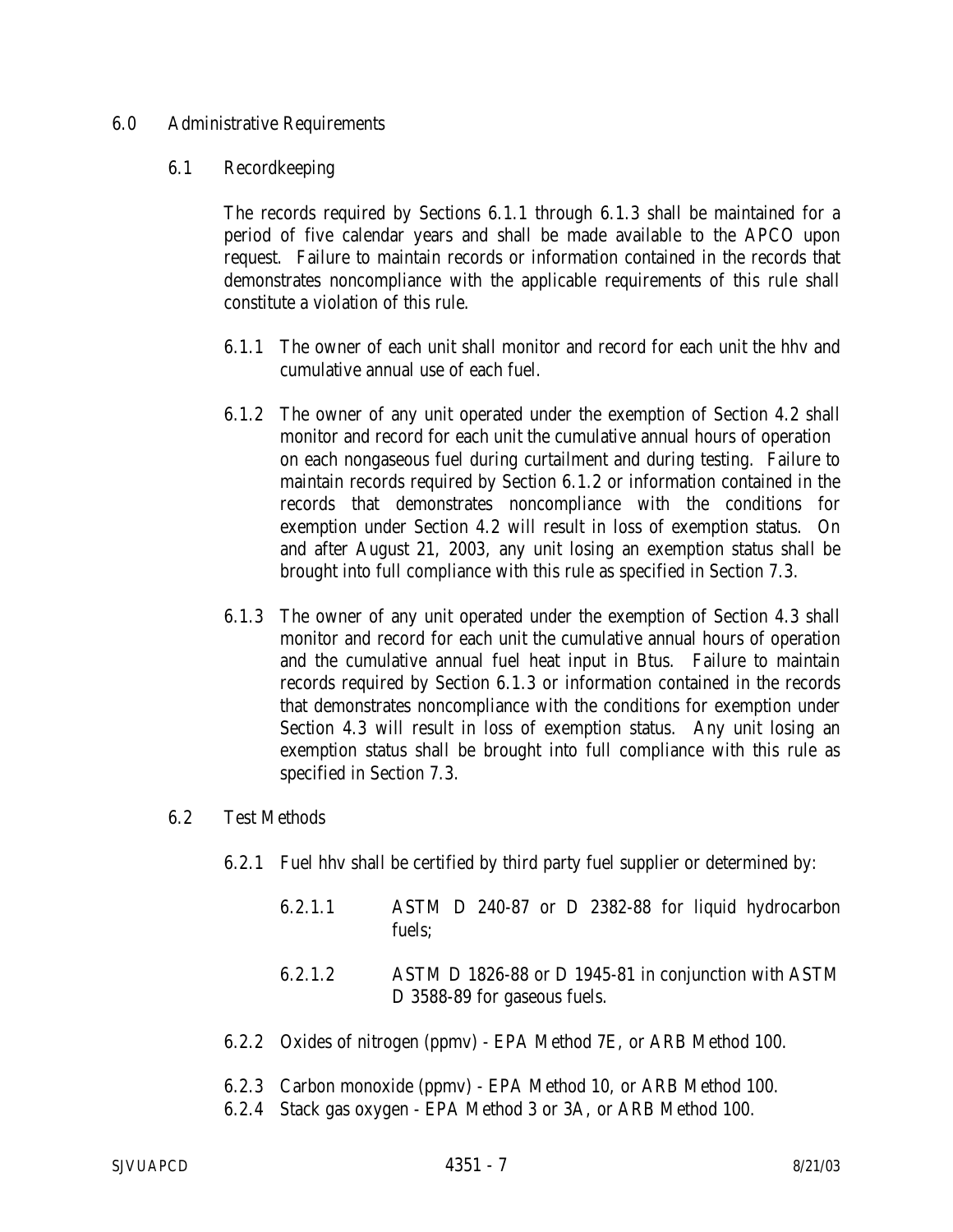- 6.2.5 NOx Emission Rate (Heat Input Basis) EPA Method 19.
- 6.2.6 Stack gas velocities EPA Method 2.
- 6.2.7 Stack gas moisture content EPA Method 4.
- 6.3 Compliance Testing
	- 6.3.1 Units subject to the requirements of this rule except units subject to section 5.3, and 5.2.1, shall be tested to determine compliance with the applicable requirements of Sections 5.0 at least once every 12 months in which fuel consumption exceeds 9 billion Btus. Gaseous fuel fired units demonstrating compliance on two consecutive 12-month source tests shall be tested not less than once every 36 months. On and after August 21, 2003, during the 36-month source testing interval, the operator shall tune the unit in accordance with the provisions of Section 5.2.1, and shall monitor, on a monthly basis, the unit's operational characteristics recommended by the manufacturer to ensure compliance with the applicable emission limits of this rule. Tune-ups required by Section 5.3.1 and Section 6.3.1 do not need to be performed for units that operate and maintain an APCO approved Continuous Emissions Monitoring System (CEMS) or an APCO approved Alternate Monitoring System where the applicable emission limits are periodically monitored. If the result of the 36-month source testing demonstrates that the unit does not meet the applicable emission limits of this rule, the source testing frequency shall revert to at least once every 12 months. Failure to comply with the requirements Section 6.3.1, or any source test results that exceed the applicable emission limits of this rule shall constitute a violation of this rule.
	- 6.3.2 On and after August 21, 2003, in lieu of compliance with Section 6.3.1, compliance with the applicable limits shall be demonstrated by submittal of annual emissions test results to the District from a unit or units that represents a group of units, provided:
		- 6.3.2.1 All units in the group are initially source tested. The emissions from all test runs from units within the group are less than 90% of the permitted value, and the emissions do not vary greater than 25% from the average of all test runs; and
		- 6.3.2.2 All units in a group are similar in terms of rated heat input, make and series, operational conditions, fuel used, and control method. No unit with a rated heat input greater than 100 MMBtu shall be considered as part of the group; and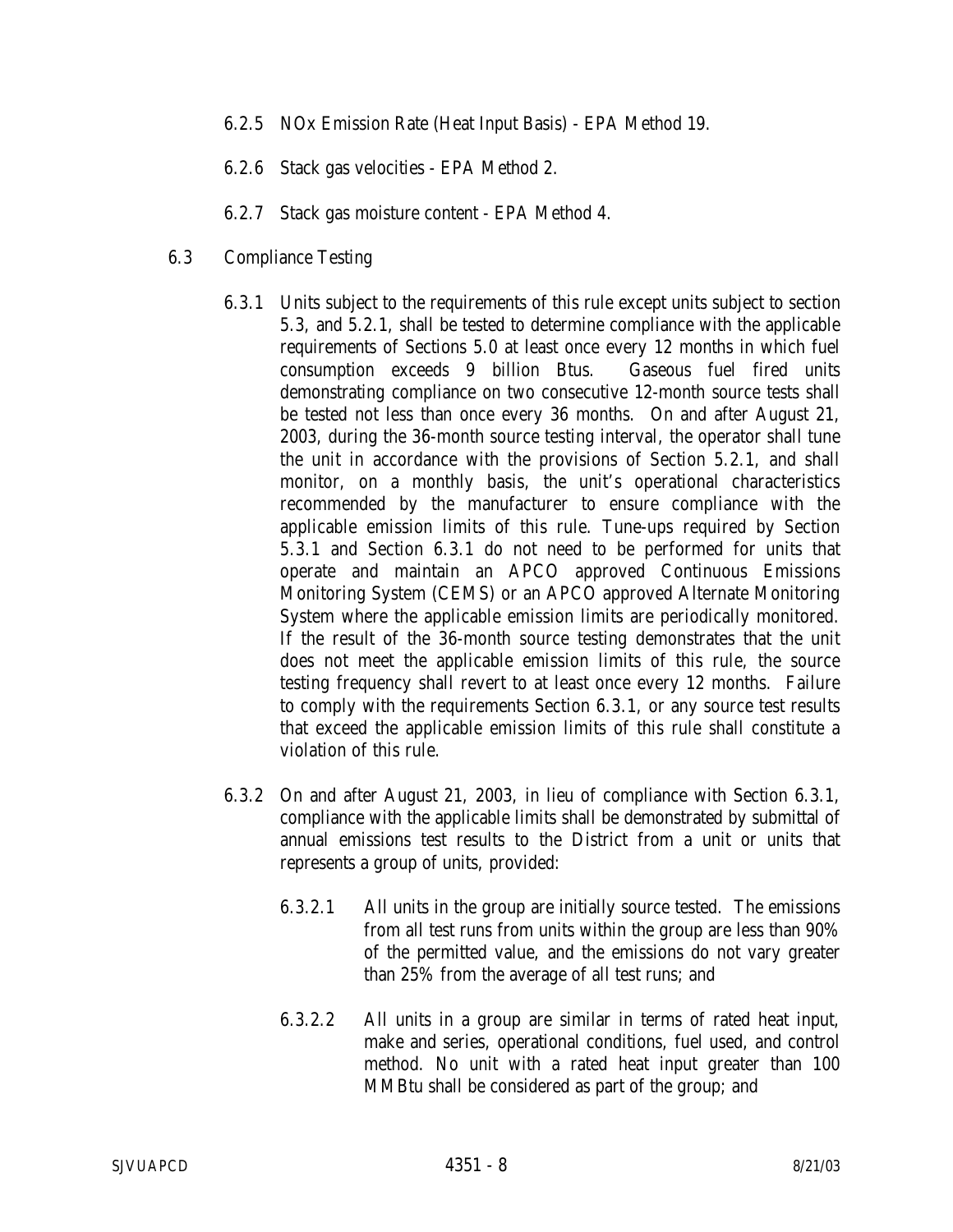- 6.3.2.3 The group is owned by a single owner and is located at a single stationary source; and
- 6.3.2.4 Selection of the representative unit(s) is approved by the APCO prior to testing; and
- 6.3.2.5 The number of representative units source tested shall be at least 30% of the total number of units in the group. The representative tests shall rotate each year so that within three years all units in the group have been tested at least once.
- 6.3.2.6 All units in the group shall have received similar maintenance and tune-up procedures as the representative unit(s) as listed in the Permit to Operate. By December 30, 2003, the operator shall submit to the APCO the specific maintenance procedures to be performed on each unit that will be included in the group for representative testing. Such maintenance procedures shall be specified in the Permit to Operate for units that are included in the group for representative testing. Any maintenance work on a unit which has no effect on emissions standards and which is not specified in the maintenance procedures shall be submitted to the APCO for approval before such unit can be included as part of the group for representative testing. Any unit that necessitates any maintenance work which has an effect on emission standards and is beyond the maintenance procedures identified in the Permit to Operate, shall not be included as part of the group for representative testing. The unit shall be source tested in accordance with the provisions of Section 6.3.1; and
- 6.3.2.7 Should any of the representative units exceed the required emission limits, each of the units in the group shall demonstrate compliance by emissions testing. Failure to complete emissions testing within 90 days of the failed test shall result in the untested units being in violation of this rule. After compliance with the requirements of Section 6.3.2.7 has been demonstrated, subsequent source testing shall be performed pursuant to Sections 6.3.1 or 6.3.2.

# 6.4 Emission Control Plan

 The owner/operator of any unit subject to this rule shall submit to the APCO an emissions control plan of actions to be taken to satisfy the requirements of section 5.0. Such plan shall identify the type of control to be applied to each unit and a construction schedule, or shall include source test results to demonstrate that the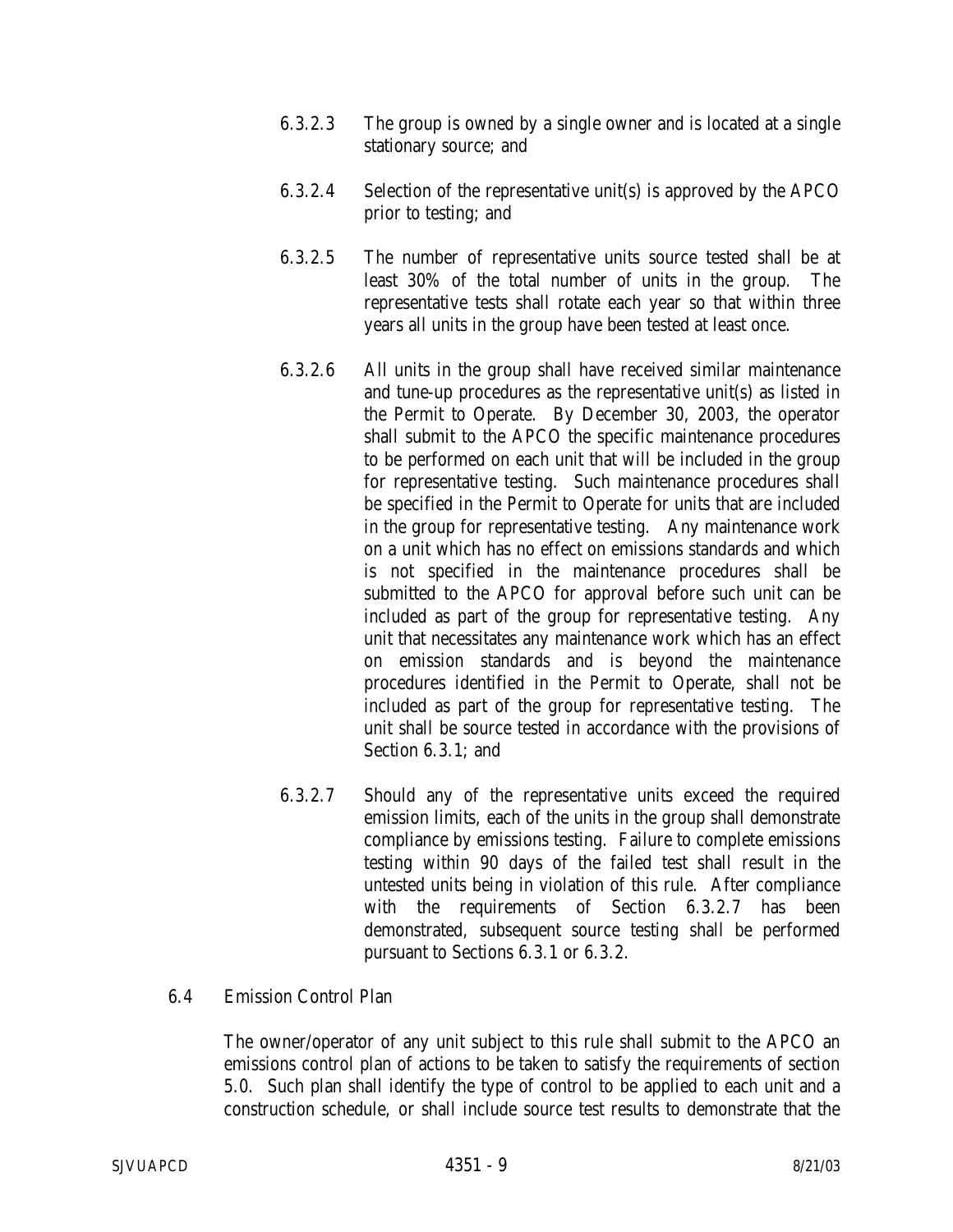unit is already in compliance with applicable requirements. Any modification to the emission control plan shall be subject to APCO's review and approval prior to implementation. Failure to implement the provisions of the approved emission control plan, shall constitute a violation of this rule.

- 7.0 Compliance Schedule
	- 7.1 The owner/operator of any unit required to comply with section 5.1 or section 5.3, shall comply with the following schedule:
		- 7.1.1 By April 20, 1995, submit to the APCO an emission control plan pursuant to section 6.4, and a complete application for Authority to Construct if necessary.
		- 7.1.2 By May 31, 1995, demonstrate full compliance with all applicable provisions of this rule.
	- 7.2 The owner/operator of any unit complying with section 5.2, shall comply with the following schedule:
		- 7.2.1 By April 20, 1995, submit to the APCO an emission control plan pursuant to section 6.4.
		- 7.2.2 By May 31, 1995, comply with the provisions of section 5.2.1 or 5.2.5.
		- 7.2.3 By May 31, 1995, submit a complete application for Authority to Construct for all modifications necessary to comply with the requirements of section 5.2.2.
		- 7.2.4 By May 31, 1997, demonstrate full compliance with all applicable provisions of this rule, including the requirements of section 5.2.2.
		- 7.2.5 By May 31, 1997, any unit subject to the provisions of section 5.2.3 or 5.2.4, shall submit a complete application for Authority to Construct for all modifications necessary to comply with the requirements of these sections.
		- 7.2.6 By May 31, 1999, demonstrate full compliance with all applicable provisions of this rule, including the requirements of section 5.2.2 and 5.2.3.
	- 7.3 A unit that exceeds the fuel heat input or hours of operation exemption limit as specified in Sections 4.2, 4.3, or 5.3 shall comply with the applicable requirements of section 5.1 on and after the date the limit is exceeded.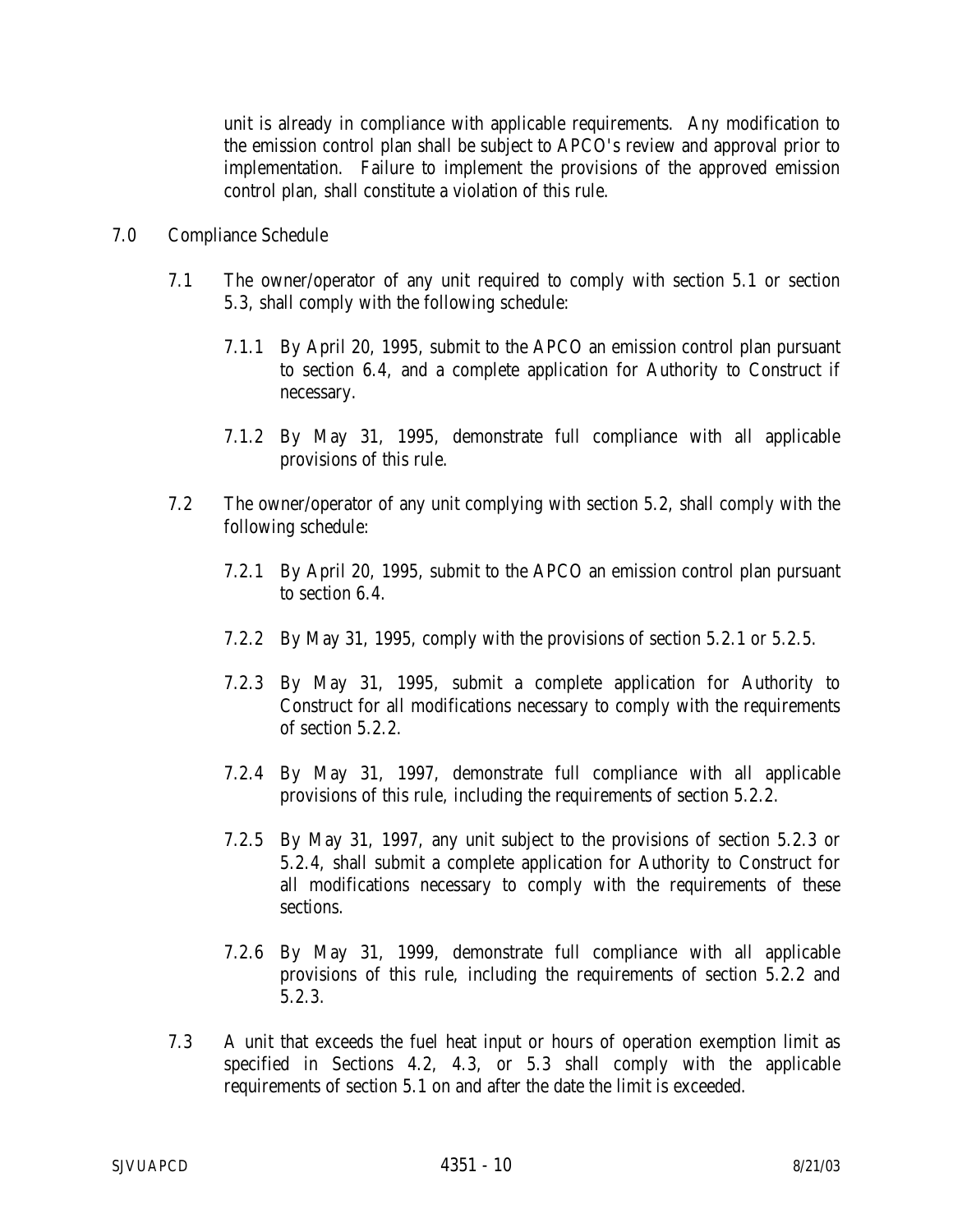- 8.0 Calculations
	- 8.1 All ppmv emission limits specified in Section 5.0 are referenced at dry stack gas conditions and 3.00 percent by volume stack gas oxygen. Emission concentrations shall be corrected to 3.00 percent oxygen as follows:

[ppm NOx]corrected = 
$$
\frac{17.95\%}{20.95\% - [%O2] \text{measured}} \times \text{[ppm NOx] measured}
$$
  
[ppm CO]corrected = 
$$
\frac{17.95\%}{20.95\% - [O2] \text{measured}} \times \text{[ppm CO] \text{measured}}
$$

 8.2 All lb/MMBtu NOx emission rates shall be calculated as pounds of nitrogen dioxide per million Btu of heat input (hhv).